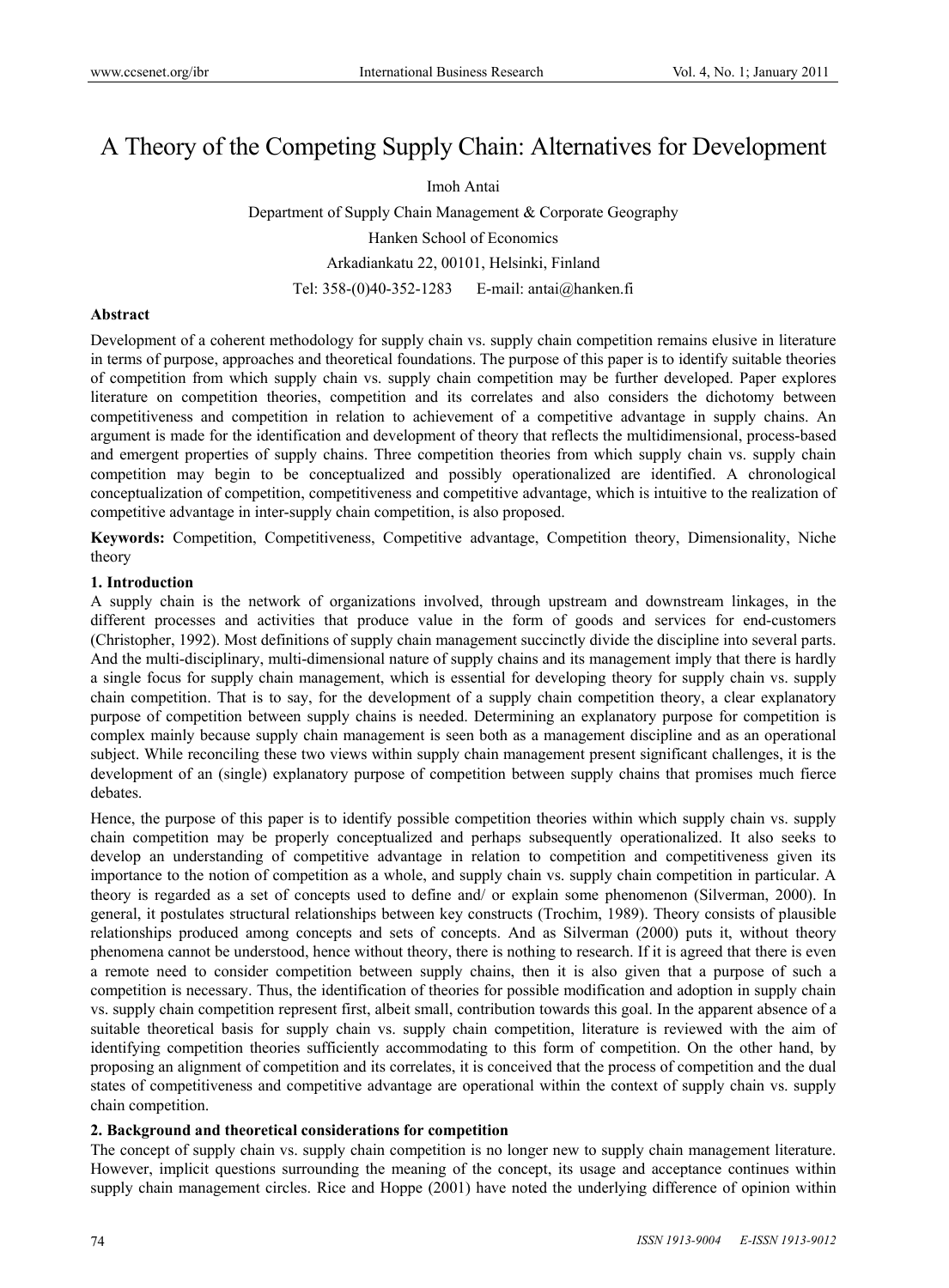academia, industry and consulting regarding the meaning of supply chain vs. supply chain competition. Beyond the varied understandings of competition between supply chains proposed in literature, e.g. as complex adaptive systems (Langdon and Sikora, 2006), use of economic network model (Zhang, 2006), and on network capabilities (Rice and Hoppe, 2001), there is unwillingness within supply chain management scholars to debate the validity of the concept of supply chain vs. supply chain competition. This is based on the fact that there is little in the current literature to suggest that the ascribed meaning of such formulations as supply chain vs. supply chain competition is relevant and acceptable to the development of the discipline.

While conventional competition remains strong within management literature, the main difference between this form of competition and supply chain competition lie in the fact that firms cannot act as isolated, independent entities in competition with other organizations (Christopher, 1998). Open competition between organizations breed innovation, and innovation is the root of all economic progress (Cook, 2003). Hence, without competition there is little or no innovation. In supply chains, this innovation can be likened to the value each supply chain seeks to create for its end-customers, who remain the essence of the supply chain. Therefore competition between supply chains is necessary, and as such there is a need to understand and conceptualize such competition, because it exists.

Prior to considering possible theories, it is appropriate to underline the contexts upon which theories will be considered for supply chain vs. supply chain competition. This is important to establish the idea of the broader dynamics of change that continuously occur in supply chain management.

## *2.1 Dimensionality*

Supply chains have been known to be quite complex especially with regards to competition. Given the extent to which supply chains may operate, competition between supply chains can be described as essentially multidimensional (Lancioni, 2000) especially in terms of the relationships it is connected to. Harrigan (1985) argue that supply chains are multidimensional and characterized by the different stages, breadth, form, degree and modes of integration it exhibits. In the same vein, Gardner (2004) makes a quantitative argument for the multi-dimensionality of supply chains. Supply chain management is primarily concerned with integration of position between several decision makers whose agents (manufacturers, suppliers, distributors, etc) are interested and specialized in a number of different areas. Thus, dimensionality represents a group of characteristics whose presence is necessary and sufficient to determine the unique function and character of a supply chain network. While these characteristics are unique to the supply chain, dimensions for supply chain efficiency may vary from supply chain to supply chain. For example, the Sand Cone model (Ferdows and Meyer, 1990) specifies several areas of manufacturing capabilities which should be developed on an incremental basis. Quality capabilities are developed first, followed by the dependability and subsequently the competence in speed is developed. Finally, the cost efficiency dimension is developed in order to maintain competitive performance. Dimensions are thus important as it allow entities decide along which aspect they will best succeed in the competition process. It also brings up aspects of specialization to competition issues.

## *2.2 Process Orientation*

Supply chain management can be seen as a process based approach for identifying, evaluating, selecting, managing and developing value performance that is better than the competition (Monczka et al., 2009). The Global Supply Chain Forum (GSCF) identified eight supply chain management processes (Lambert, 2008); customer relationship management, supplier relationship management, customer service management, demand management, order fulfilment, manufacturing flow management, product development and commercialization, and returns management. By being process based, theory of competition is able to explain fairly accurately the dynamics of behaviour as they change over time. Process-based thinking represents a procedure by which the behaviour of a system is obtained from a set of interactions between entities and themselves and with the environment, through physical and mechanistic processes which occurs over time (Godfrey 1983). Hence, for the process-based criteria, behaviour is important to the understanding of competition.

## *2.3 Emergence*

Competition between supply chains could also be regarded as emergent (Storey et al., 2006), along with other forms such as co-opetition and national competition whereby the behaviour causing competition arises from the interaction between supply chains for resources, innovation and advantage of particular sort. Building on the process orientation discussed above, emergence extends this idea to a logical conclusion by looking at interaction from the opposite end, i.e. in terms of results. Thus, emergence focuses on the behavioural outcome of interactions between entities and treats these outcomes as a result of the very same interaction between entities. Over time, this should allow certain outcomes to be expected of certain types of interaction and possibly vice-versa. Based on this, emergence expressly assumes that competition (competitive interaction) must involve more than one entity. To be accommodating to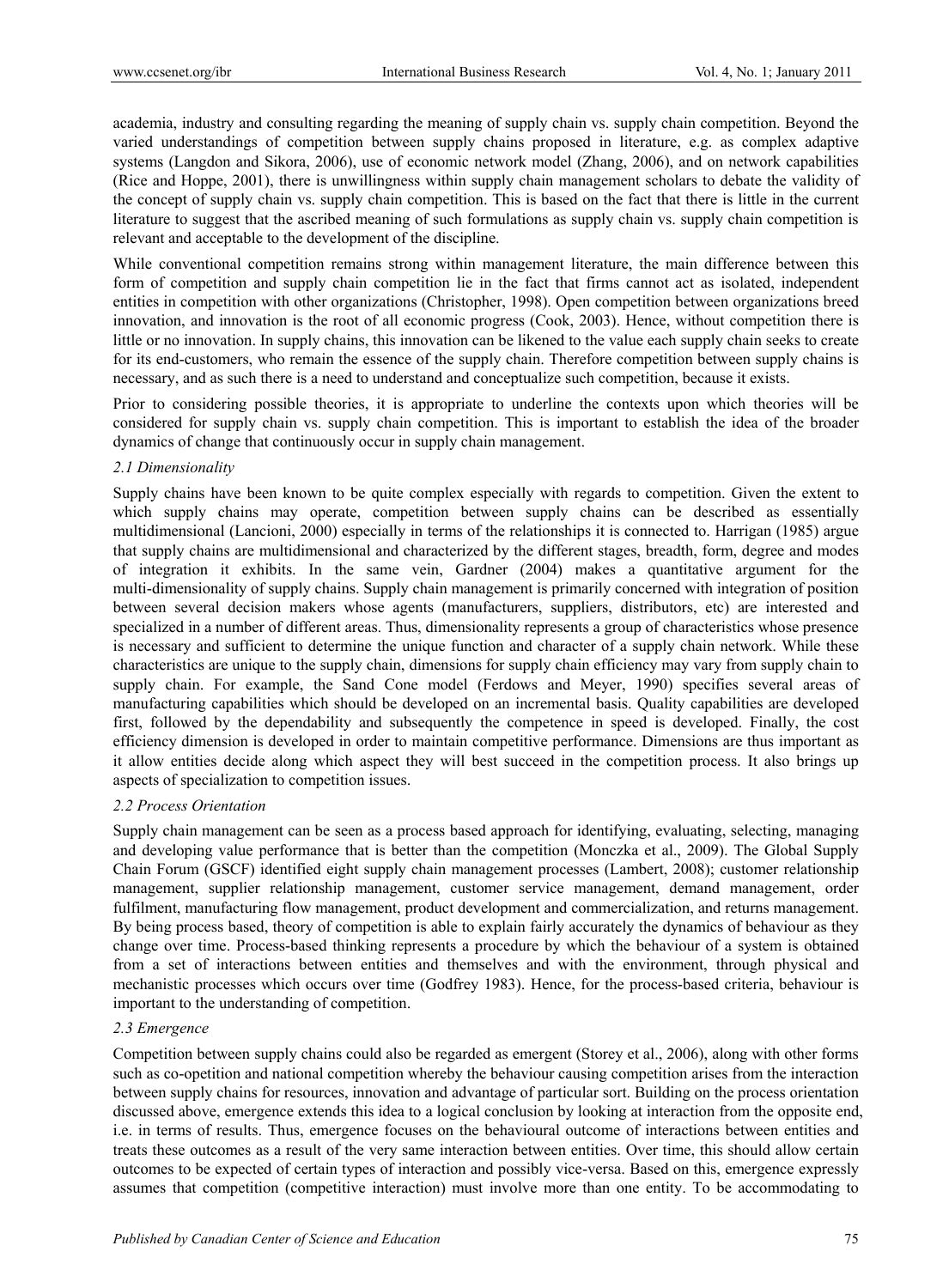supply chain vs. supply chain competition, theories must place equal emphasis on process orientation as they do on emergence. For supply chains, doing this may be instrumental to understanding how some of the complexities of supply chains play in to affect how supply chains compete.

# **3. Literature overview: Competition theories**

## *3.1 Economic theory of competition*

From an economics perspective, the theory of competition essentially encompasses two broad ideas - 1). Competition as structure, in which firms within an industry strive for some kind of control of the forces determining equilibrium (demand and supply) within that industry. This type of competition, usually referred to as neoclassical, encompasses four main theoretical competition thoughts: perfect competition, monopolistic competition, oligopoly and monopoly (Lipczynski et al., 2005). These theories underline the idea of competition within the industrial organization context generally regarded as the static view of competition (Lipczynski et al., 2005). Traditionally, industrial competition had been that which was carried out on the basis of the economic power of large firms and their ability to generate economies of scale allowing goods to be produced at low unit costs (Best, 1990). From the contemporary point of view however, flexible technologies, e.g. information technology, advances in communication technologies, computing, etc, have allowed the substitution of economies of scale by economies of scope, where emphasis on innovation rather than low unit cost, collaborations rather than scale enterprise, and export rather than foreign investment, dominate such industrial systems (Best, 1990; Gertler and Barnes, 1999). And 2). Competition as a process, whereby the struggle essentially focuses on the behaviour of firms, actors, etc within the market, which ultimately establishes how much rivalry exists within the industry (Metcalfe, 1998). This more dynamic position of competition was argued by Schumpeter (1942) and the Austrian school (of economists). According to Schumpeter, the competitive process creates patterns of change, and change is driven by innovation; hence competition is determined by the amount of innovation that is created in the market. It challenges firms to compete in entirely new ways. The Austrian school, however, considers this dynamic process in terms of resource owners, entrepreneurs and customers (Kirzner, 1997). In this sense, entrepreneurs discover and act on new pieces of information which in turn acts to affect, by way of adjustment, the outcomes of other decision makers in the process.

However, the concept of perfect competition remains the standard model of analysis within the economics discipline. Over time the idea of competition in economics had began to shift its basis from perfect competition and the structural (equilibrium) ideology towards the process concept of competition (Metcalfe, 1998; Cook, 2003: 64-65). Loasby (1982) argued that intensity of competition is not dependent on the number of competitors in a given market because increasing numbers of competing firms only create an increasing scope for differential behaviour in the market. This change from static to dynamic competition has come to be known in literature as the hypercompetitive shift (D'Aveni, 1994), chararcterisized by improving technology, improved skill base of firms and its employees, more sophisticated demand, falling barriers to entry and increase in alliances and collaborations between firms (Thomas, 2001).

## *3.2 Resource –Advantage (RA) theory of competition*

The R-A theory of competition can be seen to have its underpinnings in a number of sources, concepts and theories. In terms of concepts (i.e. competition), R-A draws profound inspiration from the neoclassical idea of perfect competition, where perfect competition is said to be incorporated into R-A theory as a limiting, special case of competition (Hunt and Morgan, 1996). R-A theory also utilizes Schumpeterian ideals of endogenous innovation customary in evolutionary economics, as well as influences from Austrian economics (Hunt, 2000). For theories, R-A looks to the combination of the resource based theory (Conner and Prahalad, 1996; Barney, 1986, 1991) and the marketing theory of heterogeneous demand to form its core notions (Hunt, 2002). The Resource-Advantage (R-A) theory according to Hunt (2007) is an evolutionary, disequilibrium provoking, process theory of competition, where innovation and management knowledge are endogenous, organizations and customers have inadequate information and one in which the environment (via free enterprise, organization and public policy) affect economic performance. It is a process theory that bases competition between entities on market segments and resources, both of which tend to influence organizational behavior (Goh, 2003). Market segments are intra-industry identifiable clusters of consumers which can be identical within clusters, but vary considerably across clusters. Resources on the other hand are the hard and soft assets available to the firm that makes it possible to efficiently produce offerings that have value for some market segments (Hunt, 2000). Cash, equipment, licenses/patents, skills, knowledge, cultures, etc are all examples of resources. Since such resources tend to vary significantly across firms (because most of these resources cannot be readily bought and sold in the marketplace), the concept of comparative advantage is central to R-A theory of competition. Comparative advantage is the ability of a firm to engage in the production of market offerings at a lower cost and with superior value, relative to extant offerings by competitors as a result of the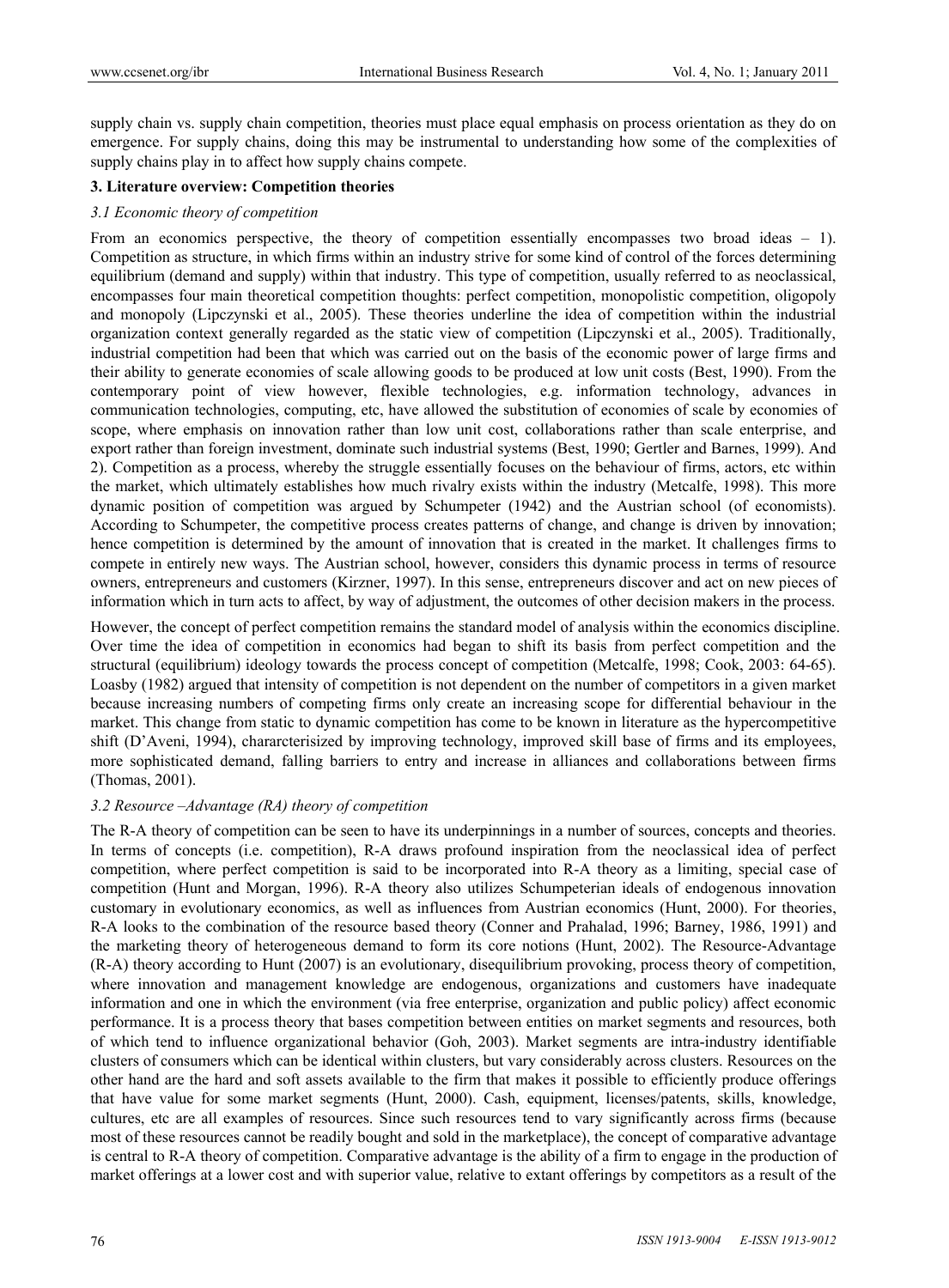resource assortment available to that firm (Goh, 2003). Thus, within R-A theory, competition encompasses a continuous struggle and search for resources that will allow firms the ability to claim comparative advantages. This yields a market place position of competitive advantage and consequently superior financial performance (Goh, 2003).

As such R-A theory infers that market place positions (i.e. positional advantage) determine the intensity of superior performance. A positional advantage within the R-A theory is the occupation of one of three advantage (2, 3 and 6) cells out of a matrix of nine possible competitive positions. The cells reflect the possible combination of a firm's relative resource produced value against the relative resource costs for producing such value (Hunt, 2000). Value refers to the sum total of all benefits that consumers perceive they will receive if they accept a firm's market offerings (Hunt, 2000). The aim with the matrix is to occupy one of the three advantage cells, as those firms occupying other cells constantly struggle to reach one of these advantage cells.

## *3.3 Ecological niche theory of competition*

The theory of niche takes as its area of jurisdiction the co-existence and competition for similar scarce resources between contending species. Over time, the niche theory of competition has become synonymous with competition theory (Colwell, 1999; Alley, 1982) which has largely come about as a result of its history with competition theory rather than logic. The development of the work known and called niche theory was started by Robert MacArthur and Richard Levins (1967). This work mainly focused on reinterpreting the competitive exclusion principle. The competitive exclusion principle formally states that "no two organisms in a single species can occupy precisely the same niche, or exist on exactly the same limiting resources" (Grinnell, 1917). What this principle simply assumes is that the coexistence of any two species implies that they must not be in true competition, because as the principles states, no two species can exist on the same limiting resources. Thus, the ultimate result of the principle of competitive exclusion is extinction. However, the works of MacAuthur and Levins (1967) introduced the idea of a limiting similarity between two competing species. This idea of limiting similarity suggested that the more similar two competing species are, the less likely it is that they will coexist. It is on this notion of similarity that the niche theory of competition finds its basis for competition, by using such concepts as niche breadth and niche overlap. Based on the principle of competitive exclusion, a niche is defined as the extent of environmental variation, in both biotic and abiotic factors, under which a species can engage in activities necessary for its survival (Alley, 1982). In this sense, species are viewed to have a multidimensional relationship with the environment. A niche breadth is thus the range of environmental conditions (including resources) within which a species can survive. It refers to the position occupied by a species on a particular resource dimension. When these niches overlap, the idea of similarity discussed above is brought into play. Thus, when two species vie for the same food resources, they have a limiting similarity, which means that their niches overlap and as such they become competitors because they cannot coexist ad infinitum. It provides a measure of ecological similarity between interacting species. Therefore competition, under the niche theory, is a resource-related form of interaction between two or more species (Birch, 1957). The following sections discuss competition and its correlates and thereof attempt an alignment that seeks to further elucidate the broader relationship between these three terms for supply chain vs. supply chain purposes.

#### *3.4 Aligning competition and its correlates*

## 3.4.1 Competition

Competing concepts of competition abound in a variety of disciplinary literature. However, a well established meaning of the competition concept is still vague, despite its extensive use as one of the core concepts of economic theory (Metcalfe, 1998; Telser, 2007: xiv). The nature of a theory of competition will depend, to a large extent, on the explanatory purpose in view, with respect to the idea being conceptualized (Cook, 2003). Hence, competition as originating from within different disciplinary frameworks would differ markedly. Theories of competition designed to elucidate the utilization of resources by competing entities will be reasonably different from one that promotes the idea of stability of structures that are essential to the control of resources in a given market. Any consideration of a competition theory for supply chain vs. supply chain competition must be informed by an understanding of the long standing debate between competition and its correlates – competitive advantage and competitiveness. Issues of consideration essentially include the relationship between these three terms. How does competitive advantage come about? Does it have anything to do with competition? However, the important question here remains that if we are to align competition, competitive advantage and competitiveness for supply chain vs. supply chain competition, what chronological order would accompany such an alignment?

## 3.4.2 Competitiveness

While competitiveness is widely used in literature, no clear definition of competitiveness has been agreed on, even with reference to an entire economy. The World Competitive Yearbook (WCY) defines competitiveness as: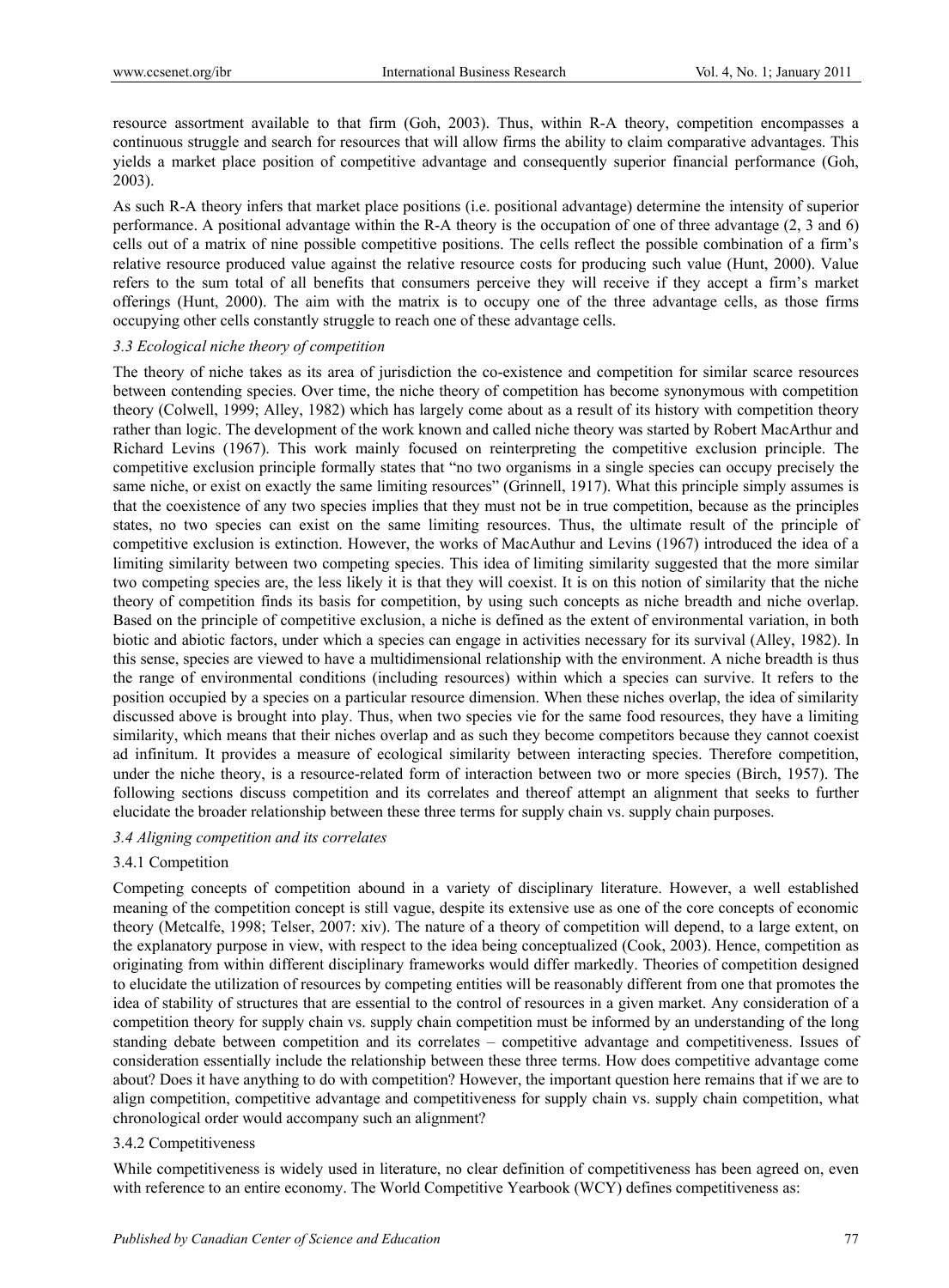......"a field of economic knowledge, which analyses the facts and policies that shape the ability of a nation to create and maintain an environment that sustains more value creation for its enterprises and more prosperity for its people".

Although comprehensive for its purpose, this definition remains cumbersome and fuzzy, and possessing no proper basis for testable propositions (Hagen and Immerfall, 1998), competitiveness remains elusive in literature (Wignaraja, 2003). However, Cho (1998) goes on to illustrate the concept of competitiveness in a more comprehensible and straightforward manner, as being "the relative strength that one needs to have to win in a competition against competitors".

Competitiveness discussions in literature have tended to focus on three different levels comparison - firm competitiveness, industry competitiveness and competitiveness of nations (Cho, 1998). It has also been described as a relative concept used to compare economic performance between these three levels (Dunning, 1997; 227). This economic performance is usually expressed at the national level in terms of national productivity (e.g. via the Gross Domestic Product (GDP), Foreign Direct Investment, trade balances, etc). This view in essence proposes comparisms between like entities, e.g. firm-firm, region-region, industry-industry, nation-nation comparisons, etc. There is a broad recognition that competitiveness of nations is essentially made up of the competitiveness of individual firms within that nation (Cho, 1998; Porter, 1990). As such, sources of competitiveness may be said to be identical for both categories of competitiveness. Meanwhile, Krugman (1994) sees the concept of competitiveness as meaningless and just another name for productivity, when applied to competitiveness of nations.

## 3.4.3 Competitive advantage

The concept of competitive advantage is a well-known notion whose essence has, however, been poorly understood (Hao Ma, 2000), especially with respect to supply chains and its management. The conceptualizations of competitive advantage across different literature streams convey three basic ideas.

The first notion of competitive advantage is one that promotes the resource-based view as the premise within which organizations can achieve competitive advantage. The resource based theory attempts to predict the outcome of competition by utilizing information on the resource utilization of competitors (Tilman, 1982). This view is very much regarded as the leading theory of competitive advantage, and much of it rests on the concept of heterogeneity of resources (Peteraf, 1993; Barney, 1991; Grant, 1991; 1986; Rumelt, 1987, 1984). Heterogeneity of resources is to a good extent is explained by Barney's (1991) conditions for achieving competitive advantage. The basic assumption of heterogeneity is that resources and capabilities that enable production are heterogeneous across firms (Barney, 1991).

The second notion of competitive advantage is one that advances the idea that the creation of value, which surpasses that created by rivals, provides a means of achieving competitive advantage. Porter (1985) argues that "competitive advantage grows fundamentally out of value a firm is able to create for its buyers that exceeds the firm's cost of creating it." In the same vein, Mentzer (2004: 7) asserts that competitive advantage can be achieved by creating value, for the end-customers, which is greater than that offered by competitors (Mentzer, 2004; Wilding and Newton, 1996). This view of competitive advantage is also alluded to by Ma (2000), asserting that competitive advantage is simply the differential between competitors on any given dimension, which allows one to better create customer value than the other.

The third conceptualization of competitive advantage is one that is based on profitability, implying that if a firm remains profitable for any period of time, it has to be doing something better than its competitors. Grant (2004) describes competitive advantage as the resulting potential profitability or higher rates of profit that accrues to one firm when two or more firms compete within the same market. This definition describes competitive advantage in terms of profitability, which is a widely held view in practitioner circles as firms would expressly assume a competitive advantage with increasing growth of profitability. In order to gain competitive advantage, some form of imperfection to competition must exist (Grant, 2004; 237). Conversely, Porter (1985) suggests that the structure of the industry, together with its competitive advantage ultimately determine how profitable a firm will be. Grant (2004), however alludes to the troublesome nature of defining competitive advantage with respect to profitability, arguing that if competitive advantage were a proxy for profitability there would be no need for the term competitive advantage. According to Grant (2004) there is more to competitive advantage than just profitability, which may not only be revealed in higher profits, for example market share, technology, intellectual capital, etc.

## (Figure 1 about here)

Hence, literature on competitive advantage reveals that competitive advantage can be achieved by a combination of three factors – (1) Resources (2) Innovation and research & development and (3) Cost leadership and differentiation (Fig. 1). Literature has also showed that competitive advantage may be sought for a number of reasons of which the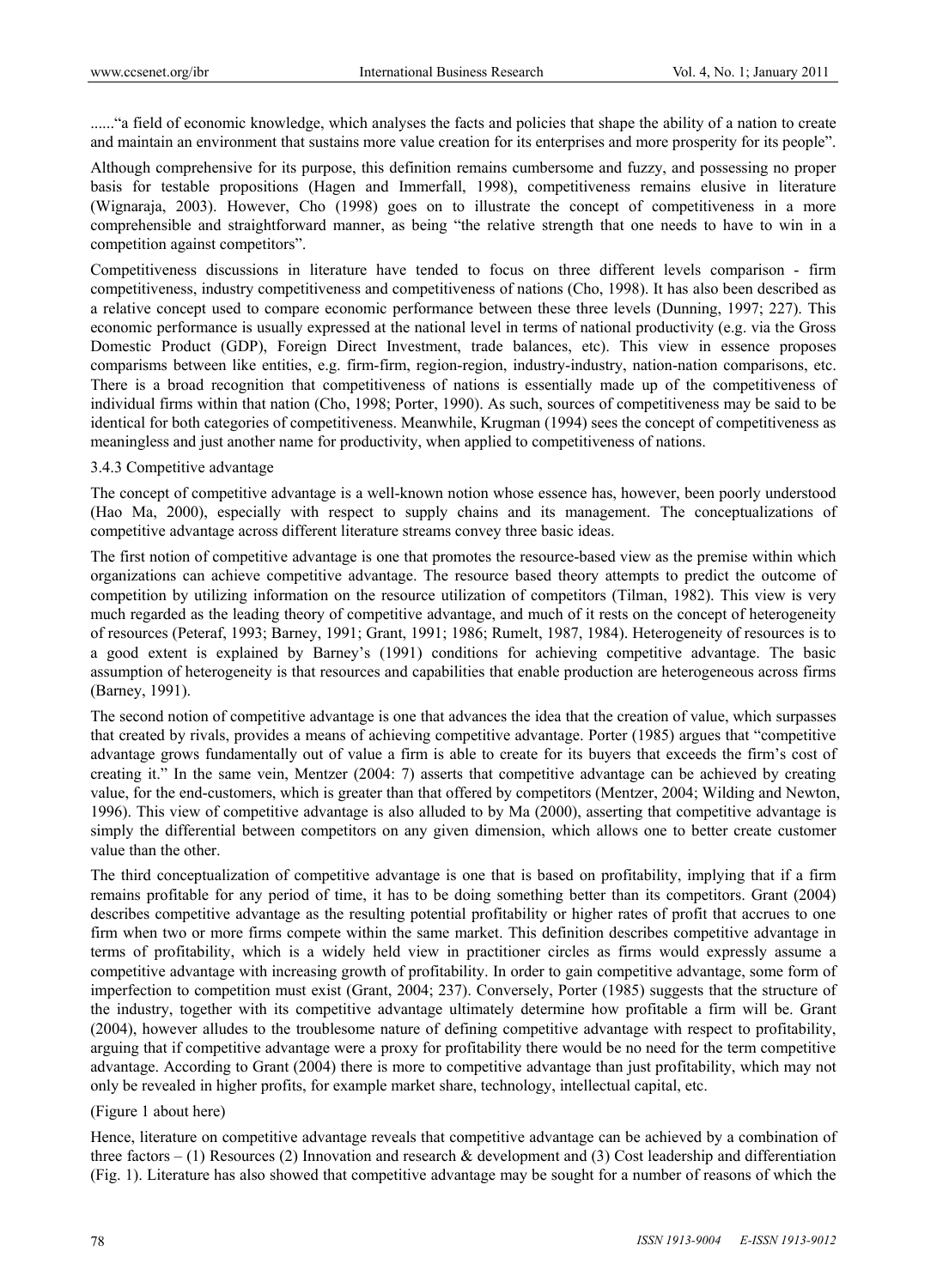most common tend to be profitability, performance, market share, value creation or a combination of these. Thus, the framework presented in Fig. 1 depicts a realistic picture of the antecedents of competitive advantage made up in part by innovation and research & development, resources and differentiation.

# **4. Analysis and results**

# *4.1 Relationship between the three Cs*

The following analysis of competition and its correlates presents a fundamentally different starting point from which they may be understood - the Supply chain. It challenges the commonly touted assumption that competitiveness is a means by which competitive advantage is achieved in supply chain management. This paper adopts the definition of competitiveness by Cho (1998), where it is regarded as the relative strength (ability) that is needed to engage and possibly win in a competition against rivals. Competitive advantage is the advantage, in value terms, a supply chain creates for its customers that essentially accrue from the competition with other supply chains. This definition emphasizes the fact that competitive advantage results from competition. In taking up the difference between competition and competitiveness, table 1 summarizes the variation between the terms. While competitiveness can be seen as a relational term, approaches to its treatment obviously differ from one to the other (Metcalfe et al., 2004). When the unit of analyses are countries or even industries, the issue of competitiveness is usually said to revolve around the relative position, strength, achievements, etc, of one with respect to the other. Thus, there is no standard. However, within supply chains, it essentially involves the ability of supply chains to gain competence. This competence is made up of the supply chain's ability to obtain resources and to put these resources to use in terms of producing profitable output. Thus, competitiveness demands efficient use of resources and efficacy of productivity from these resources.

## (Table 1 about here)

On the other hand, competition is a process by which different entities strive for limited critical resources; customers, production resources, profit, market share, etc. Competition, from almost all concepts, essentially remains a process which changes over time, and involves the ability of one entity to be more efficient than another in acquiring and using resources that are essential to creating some form of value for itself and its ultimate end-customer. Thus, competition has been described as non-static and the dynamic nature of competition can be observed in the structural characteristics of the industrial organization concept of competition. This is quite similar to the Schumpeterian perspective of competition in terms of innovation and technological advancement. Thus, competition can be said to connote a different idea from that of competitiveness, given the differences that are apparent between the two concepts from literature. Accordingly, if competitiveness and competition connote different ideas, competitiveness *par se,* cannot be solely responsible for competitive advantage in supply chains, as frequently proposed in supply chain literature. Rather, there seems to be a continuum between competitiveness and competition, whereby competitiveness determines how well a supply chain is suited for competitive interaction (i.e. competition) and consequently determines which supply chain is more capable of using its resources in such a way as to lead to a competitive advantage.

## (Fig. 2 about here)

Hence, the framework in Fig. 2 is divided into three stages corresponding to the continuum that is expected to occur between the three concepts. It entails that in order for supply chains to achieve competitive advantage, some form of competition has to be undertaken. Because competition does not exist as state of nature, the framework depicts competitiveness as the willingness and the ability of a supply chain to voluntarily take part in competition through which competitive advantage is either achieved or a return to the competitiveness state subsequently occurs. Thus, the essence of competitiveness within this framework is therefore to be described as the preparatory stage, while competition could be referred to as the interaction stage. The competitive advantage is referred to as the advantage stage. Therefore, any characterization of competitive advantage from a strategic perspective within supply chains should clearly be inseparable from a broader understanding of the dynamics between competitiveness and competition.

From literature, we understand that creating value is the purpose of supply chains (Mentzer, 2004), and this is done in a way that suggests that value which surpasses competitors' value offerings essentially make up the competitive advantage of that supply chain. Thus, based on the forgoing, our understanding of value with respect to competitive advantage can be distinguished into two categories for competition purposes – competition-based advantage, and a somewhat opposite term, competition-free value. Competition-based advantage is based on the idea that competitive advantage is achieved as an outcome of a head-to-head competition for scarce critical resources between two or more entities (e.g. Porter, 1985). On the other hand, competition-free value is value created by supply chains in which there is no competitive interaction (competition) from one end of the supply chain to the other with other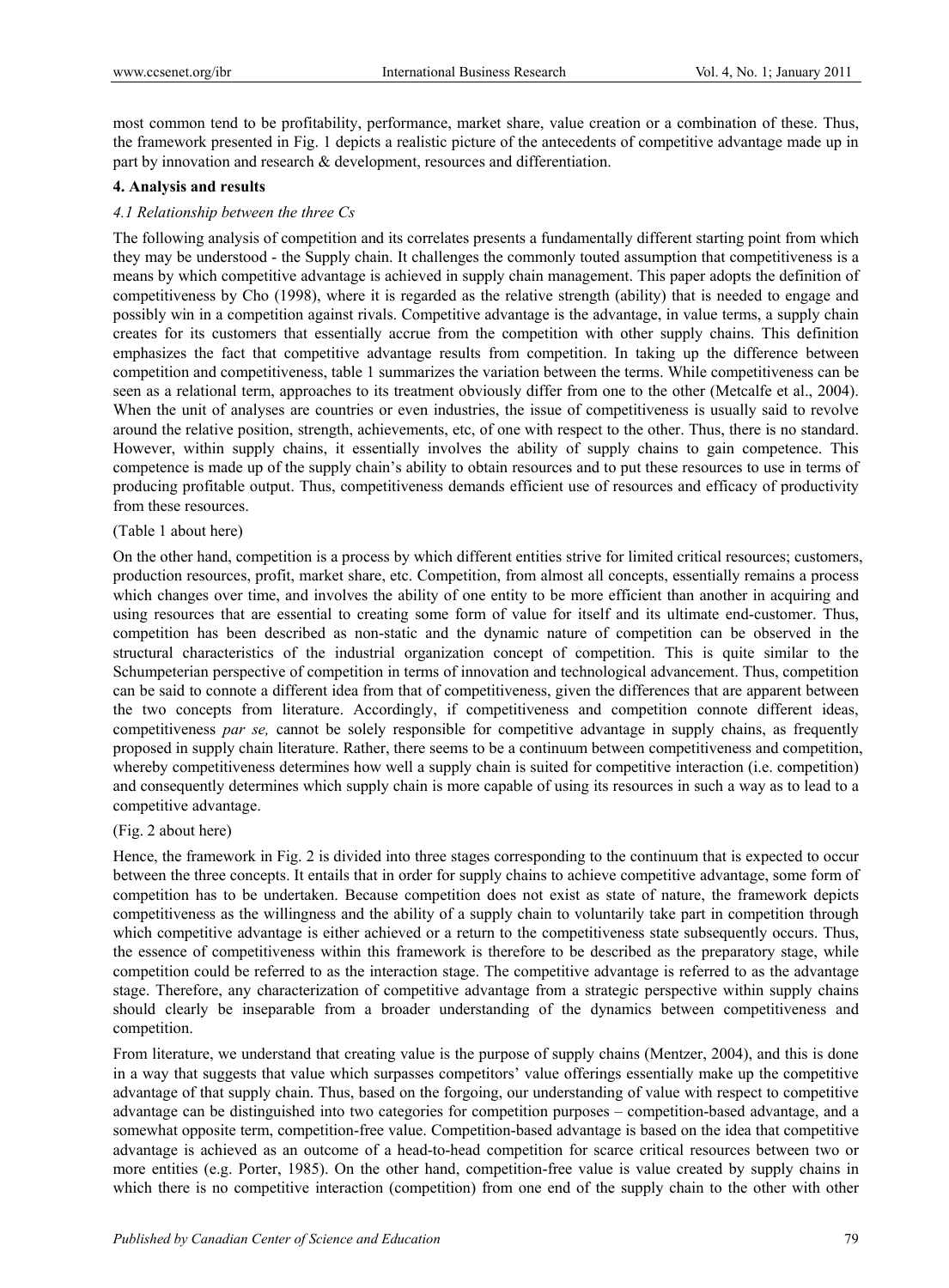related supply chains (e.g. Grant, 2004) . As such there is no connotation to an advantage within this mode of value creation.

## *4.2 Implications for supply chain competition*

In previous sections, a review of literature identified current competition theories that might be suitably adapted to competition between supply chains, as well as the relationship that unite competition and its correlates. However, while important for the intended purpose, per se they do not provide perspective significance for supply chain competition. This section evaluates these data to determine potential implications for supply chain competition.

#### 4.2.1 Economic theory perspective

Supply chain vs. supply chain competition from an economic theory perspective presents a number of challenges. The two perspectives of competition embedded and discussed within this theory make a comprehension of its application to supply chain vs. supply chain competition a little complicated. While on the one hand, economic theory of competition is guided by structural tendencies, which seeks to maintain equilibrium between the market forces of demand and supply. Known to be static in nature, most treatment of competition within this area assumes equilibrium conditions, as equilibrium constitute fundamental parts of many competition concepts. However, different competition concepts treat equilibrium differently. With the evolution of supply chain vs. supply chain competition, equilibrium conditions for competition become problematic especially as a proper basis for competition between supply chains is yet to be developed. On the other hand, the gradual reception of behavioural or process views of competition between entities allows for a more realistic context from which supply chain competition may be analysed. This view dissociates itself from most of the assumptions of perfect competition including equilibrium. Also, given this shift in perception, a discussion on the issue of supply chain vs. supply chain competition within the economic theory may begin.

#### 4.2.2 Niche theory perspective

The competition here explores the limiting similarity between competing species based on the fact that diversity can be limited in at least three ways- the lower limit to abundance, the upper limit to abundance and lastly limits to specialization set by the environment (MacArthur and Levins, 1976). It is this limit to the degree of specialization that determines the limits to similarity of competing species. Therefore theories of niche can be used to analyze the interaction between different supply chains. The ecological niche theory of competition therefore presents a metaphor that can be adopted by other domains in an effort to elucidate complex issues between two or more entities. It does this via the concepts of interaction, niche and overlap. In the niche theory, a condition for competition is the existence of some similarity or overlap in niches of entities; this is clearly advocated within the niche literature. Because competition breeds diversification, it represents the shifting of niches, and hence provides proof that competition actually takes place. Thus, the niche competition theory emphasizes specialization and hence competition in dimensions.

#### 4.2.3 The R-A theory perspective

R-A theory introduces the idea of resources as the mainstay of competitive achievement and maintains that within an industry, there are market segments and there are resources that are used to satisfy the market segments. The idea of the R-A theory is simple and straightforward. In order for firms to achieve a competitive advantage it must possess resources that other competing entities do not. In other words, the laws of comparative advantage must be obeyed. However, since the R-A theory practically theorizes competition in one dimension, handling the multidimensionality of supply chains within such theory could become cumbersome. The R-A theory goes further to suggest the concept of positional advantage which in effect can determine the competitive advantage of a firm and consequently superior financial performance by the positions firms take up within the industry. The global supply chain view transcends borders and industries (depending on how large the view of the industry is taken, e.g. regional industry). Hence the environment that acts to affect supply chains change with movement from upstream through the downstream of the supply chain. So for supply chains, competition will have much to do with the environment and the dimension upon which it takes place. Table 2 presents the identified competition theories and how they perform against the chosen supply chain criteria.

## (Table 2 about here)

Based on the idea that competition is the driving force of the ruling structure in the industry, the relationship depicted by fig. 2 can be further extended to reflect this consideration, from a hierarchical point of view. Fig. 3 illustrates the idea of hierarchical ordering of competitively interactive supply chains according to the level and assets they seek to achieve. At the bottom of the pyramid supply chains that are neither interested nor capable of carrying on competitive interaction would occupy this level. Supply chains at this level do not make significant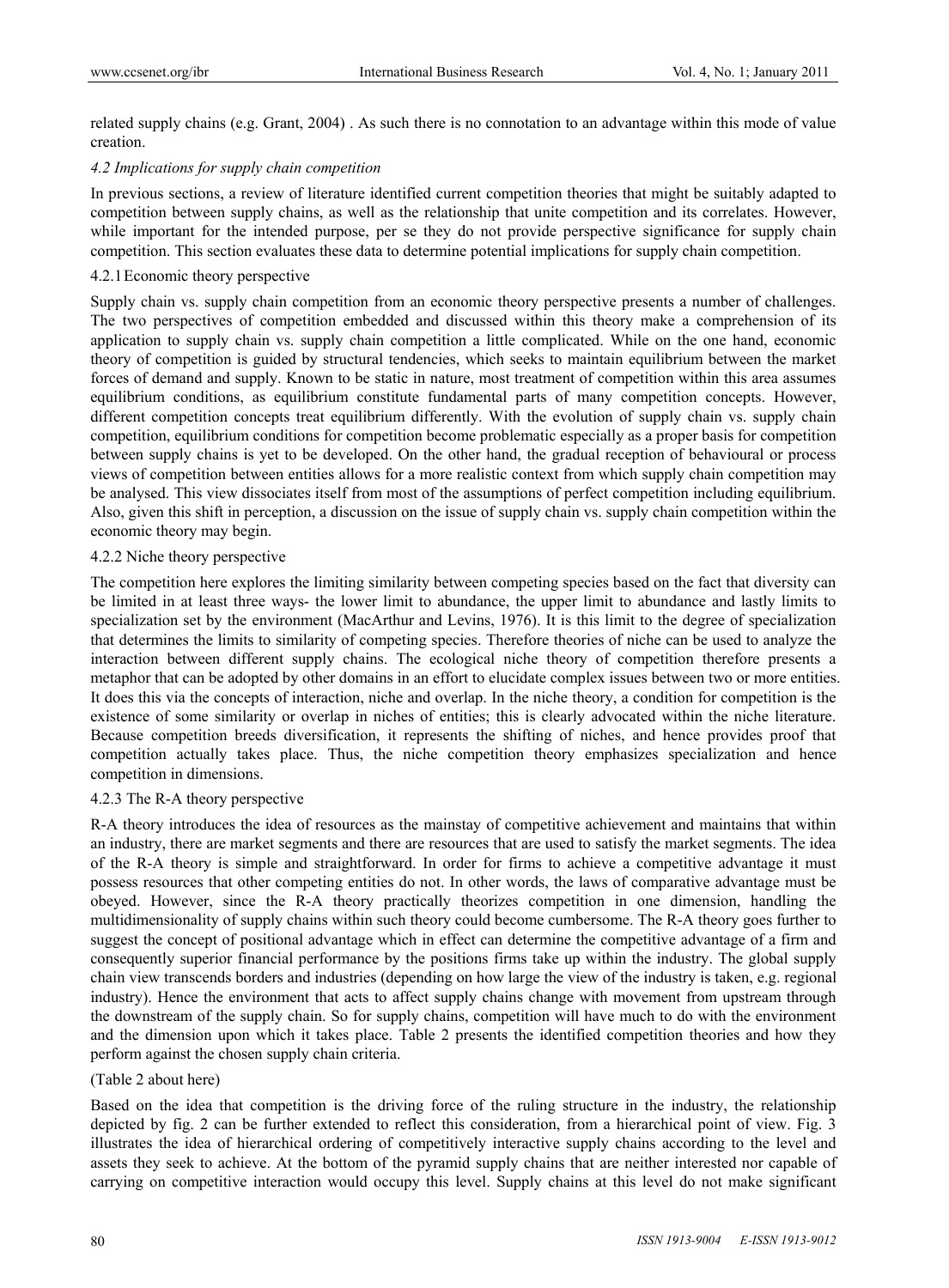efforts to improve on areas that would be necessary for supply chains to have for competition purposes. Thus, supply chains at this level are simply referred to as "status quo" or "do nothing" supply chains.

On the competitiveness level supply chains strive to develop competencies that would be necessary in order for them to engage in competitive interaction. Here, special skills and competencies are developed (based on the heterogeneity of resources), ruling knowledge in the market are sought, regulations are identified, etc. Active developments in these areas are beneficial for supply chains as they inadvertently prepare for competitive interaction. On the competition level, this is where competition would actually take place and the rewards sought could include resources in the form of suppliers, raw materials, technology, patents, etc. At this level, competitive interaction takes place between supply chains. At the top level, supply chains that maintain leading positions within their industry occupy this level. The higher a supply chains goes on the pyramid, the better value such a supply chain is able to create for its end-customers, and hence there is a constant struggle to reach the top of the pyramid where it is possible to enjoy superior performance, larger market share, superior value creation abilities, etc. Arrows between the levels signify the possible movements of supply chains between levels, as supply chains that lose a position at the top of the pyramid would drop to the competition level where it would continue to seek a return to the top of the pyramid.

## (Figure 3 about here)

In the foregoing, a conceptual relationship is ascertained between the concepts of competition, competitiveness and competitive advantage, and in so doing establish competition as an all important mediator between competitiveness and competitive advantage. Thus, it is logical that competition is seen to be a major driver of competitive advantage. This is simply so because based on the development of competition and competitiveness here, competition (competitive interaction) must be undertaken if competitive advantage is to be achieved.

#### **5. Conclusion**

The sole purpose of engaging in competition is to achieve and where possible, maintain a competitive advantage over competitors. This paper has firstly concerned itself with the search for suitable competition theories with which supply chain vs. supply chain competition may begin to be conceptualized in literature. Three candidate theories -Economic, niche and R-A theories of competition - with varying characteristics were identified and subsequently compared against the properties of multi-dimensionality, process orientation and emergence. While the three theories showed similarity in a number of areas, they are regarded as different in that they emanate from totally different conceptual bases. Economic competition emphasises competition as its main driving force, niche theory advocates structure as the essence of competition, while R-A theory is solely based on the idea of comparative advantage of resources.

Second, the paper tackles the troublesome practice of equating the notions competitiveness and competition, and argues that competitiveness is not the sole antecedent of competitive advantage. To properly characterize and understand competitive advantage in supply chains requires an apposite context within which supply chain competition is conceptualized. That is to say, a basic framework from which we may begin to analyse the characteristics of supply chains, is important and of which competition is a part of. Because supply chains are unique (Cooper and Ellram, 1993), it is important that the competitive advantage context within which supply chain is discussed truly reflects its nature and the competition emanating thereof. Quite like competition, competitiveness *per se* is a necessary but insufficient condition for achieving competitive advantage; it represents a static process while competition depicts more of a dynamic process in many of its characteristics. Thus, to achieve competitive advantage, the processes of competitiveness and competition must be complementary in this undertaking. The differentiation between competition and competitiveness in terms of supply chains' achievement of competitive advantage serves to position competitiveness as input and competition as a mediator that acts to affect the outcome, competitive advantage.

Based on the conceptual review, the findings of this paper with regards to identifying suitable theories with which we may begin to analyze supply chain vs. supply chain competition represent only the first steps towards identifying a suitable theory for supply chain competition. Further research into examining the suitability of the theories identified herewith (and possible addition of new theories) would be a good place to start dealing with the question. Actual conceptualizations and operationalizations of supply chain vs. supply chain competition using identified theories would be interesting and essential contributions to the development of theory for inter-chain competition. Moreover, a cogent basis for supply chain competition would serve to further veer the interest of business practitioners more towards supply chain management and the competition which it espouses.

Although varying theories of competition exist, the competitive environment is constantly changing yet the mainstay of competition which is to compete, remains static. Regardless of the perspective with which competition is looked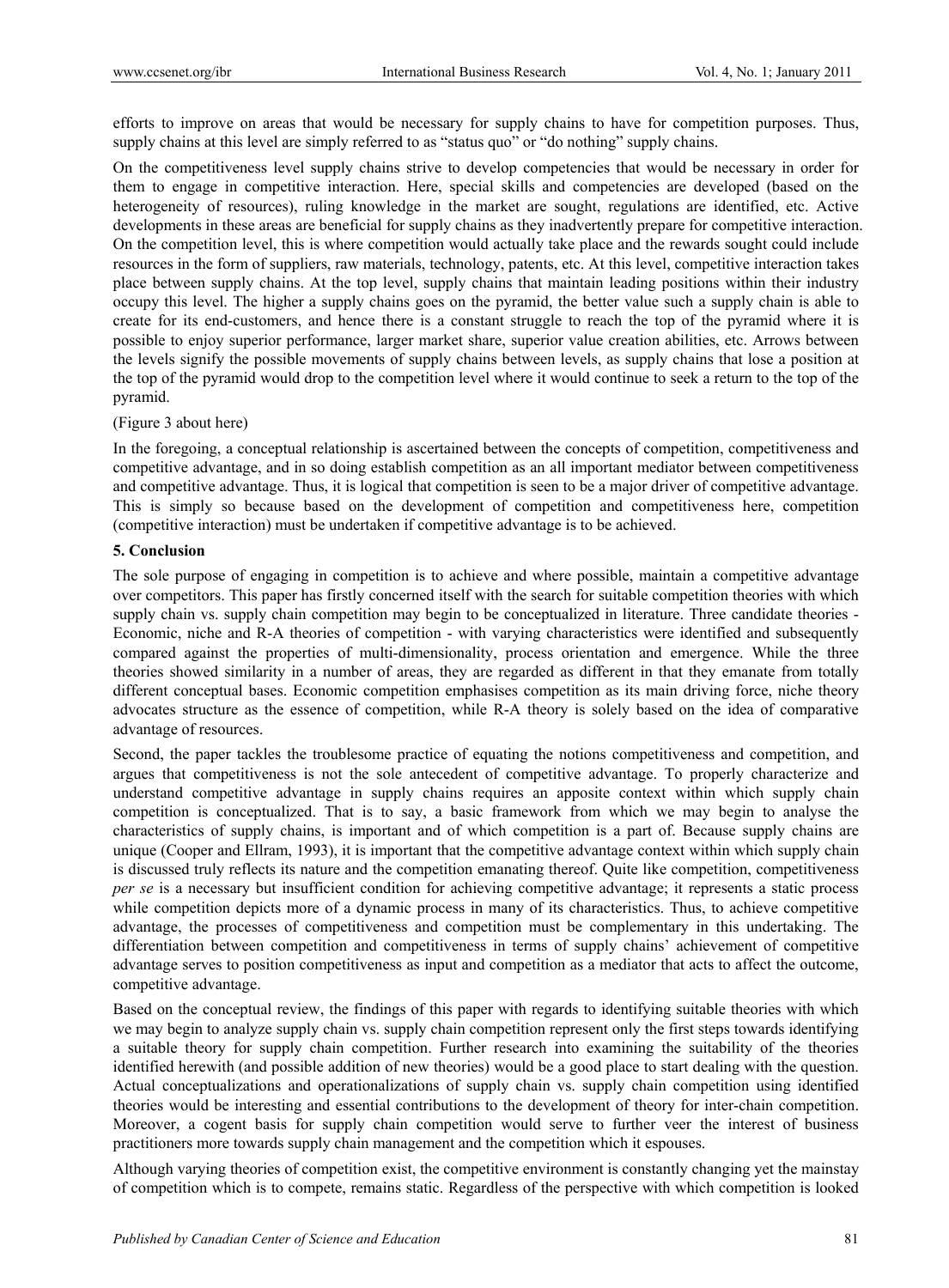at, there is a need for competing entities to physically engage in interaction, which is borne out of the need to obtain some sort of resources or service that are generally scarce. The way and manner this interaction occurs and the outcome of such interaction is important, as it can determine how the conceptualization of supply chain competition may be advanced.

#### **References**

Alley, T. R. (1982). Competition theory, evolution, and the concept of an ecological niche. *Acta Biotheoretica*, 31, 165-179.

Barney, J. B. (1991). Firm resources and sustained competitive advantage. *Journal of Management*, 17, 99-120.

Barney, J. B. (1986). Strategic factor markets: Expectations, luck and business strategy. *Management Science*, 32, 1231-1241.

Best, M. H. (1990). *The new competition*. Cambridge, MA: Harvard University Press.

Birch, L. C. (1957). The meanings of competition. *American Naturalist*, 91, 5-18.

Cho, D. (1998). From national competitiveness to bloc and global competitiveness. *Competitiveness Review*, 8, 11-23.

Christopher, M. (1992). *Logistics and supply chain management*. Pitman, London.

Christopher, M. (1998). *Logistics and Supply Chain Management: Strategies for Reducing Cost and Improving Service*. Harlow: Prentice Hall, 2nd. ed.

Colwell, R. K. (1999). Niche: A bifurcation in the conceptual lineage of the term. In Keller, E. F. & Lloyd, E. A. (Eds) *Keywords in evolutionary biology*. Harvard College Press.

Conner, K. & Prahalad, C. K. (1996). A resource-based theory of the firm: Knowledge versus opportunism. *Organization Science*, 7, 477–501.

Cook, P. (2003). Competition and its regulation in developing countries. In Kirkpatrick, C., Clarke, R. & Polidano, C. (Eds.) *Handbook on development policy and management*. Edward Elgar, UK.

Cooper, M. C., and. Ellram, L. M. (1993). Characteristics of Supply Chain Management and the Implications for Purchasing and Logistics Strategy. *The International Journal of Logistics Management,* 4, 13-24.

D'Aveni, R. A. (1994). *Hypercompetition: Managing the dynamics of strategic manoeuvring*. Free Press, New York.

Dunning, J. H. (1997). *Alliance capitalism and global business*. 1 ed. Routledge; London.

Ferdows, K. & De Meyer, A. (1990). Lasting improvement in manufacturing performance: In search of a new theory. *Journal of Operations Management*, 9, 168-184.

Gardner, D. L. (2004). *The supply chain vector: Methods for linking the execution of global business models with financial performance*. J. Ross Publishing, Boca Raton, USA.

Gertler, M. S., & Barnes, T. J. (1999). New industrial geography: Regions, regulations and institutions. Routledge.

Godfrey, K. (1983). *Compartmental models and their applications*. Academic Press, New York, NY.

Goh, J. P. (2003). The resource advantage theory of competition: Implications for higher educational institutions in Singapore. *Educational Research for Policy and Practice*, 2, 93-106.

Grant, R. M. (2004). *Contemporary strategy analysis*. Blackwell Publishers, MA, USA.

Grant, R. M. (1991). A resource based perspective of competitive advantage: Implications for strategy formulation. *California Management Review*, 33, 114-135.

Grinnell, J. (1917). The niche-relationships of the California thrasher. *The Auk,* 34, 427-433.

Hagen, J. V. & Immerfall, S. Eds (1998). *Territoriality in the globalizing society: One place or none*. Springer, New York.

Harrigan, K. R. (1985). Vertical integration and corporate strategy. *Academy of Management Journal*, 28, 397-425.

Hunt, S. D. & Morgan, R. M. (1996). The Resource-Advantage Theory of Competition: Dynamics, Path Dependencies, and Evolutionary Dimensions. *Journal of Marketing*, 60, 107–114.

Hunt, S. D. (2000). *A general theory of competition: Resources, competences, productivity, economic growth*. Sage Publications, USA.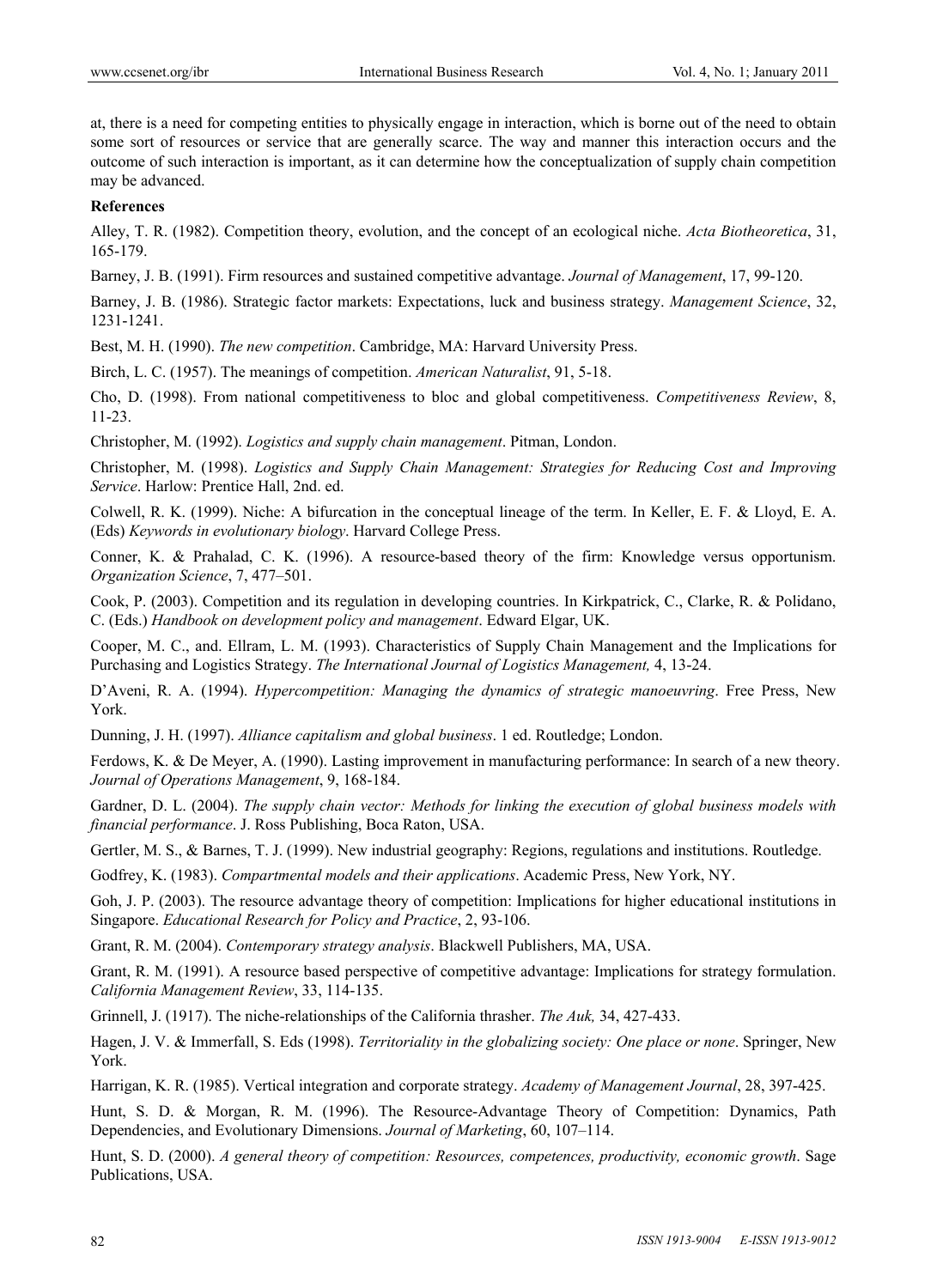Hunt, S. D. (2002). *Foundations of marketing theory: Toward a general theory of marketing*. M. E. Sharpe Inc. USA.

Hunt S. D. (2007). Economic growth: should policy focus on investment or dynamic competition? *European Business Review*, 19, 274-291.

Kirzner, I. M. (1997). Entrepreneurial Discovery and the Competitive Market Process: An Austrian Approach. *Journal of Economic Literature,* 35, 60–85.

Krugman, P. (1994). Competitiveness: A dangerous obsession. *Foreign Affairs*, 73 (2), 28-44.

Lambert, D. M. (2008). Supply chain management, In Lambert, D. M. (Ed.) *Supply chain management: Processes, partnerships, performance.* Supply Chain Management Institute, USA.

Lancioni, R. A. (2000). New developments in supply chain management for the millennium. *Industrial Marketing Management*, 29, 1-6.

Langdon, C. S. & Sikora, R. T. (2006). Conceptualizing co-ordination and competition in supply chains as complex adaptive systems. *Information Systems and E-Business Management,* 4, 71-81.

Loasby, B. (1982). The entrepreneur in economic theory. *Scottish Journal of Political Economy*, 29, 235-245.

Lipczynski, J., Wilson, J. O. & Goddard, J. (2005). *Industrial organization: Competition, strategy, policy*. Pearson Education, UK.

Ma, Hao (2000). Competitive advantage and firm performance. *Competitiveness Review*, 10, 15-32.

MacArthur, R. & Levins, R. (1967). The limiting similarity, convergence and divergence of coexisting species. *American Naturalist*, 101, 377-385.

Mentzer, J. T. (2004). *Fundamentals of supply chain management: Twelve drivers of competitive advantage*. Sage Publications, Inc.

Metcalfe, J. S. (1998). *Evolutionary economics and creative destruction*. Rutledge, London.

Metcalfe, J. S., Ramlogan, R. & Uyarra, E. (2004). Competition, innovation and economic development: The instituted connection, In Cook, P., Kirkpatrick, C., Minogue, M. and Parker, D. (Eds.) *Leading issues in competition, regulation and development*. Edward Elgar Publishing, UK.

Monczka, R. M., Handfield, R. B. & Giunipero, L. (2009). *Purchasing and Supply Chain Management*. Cengage Learning, USA.

Peteraf, M. A. (1993). The cornerstones of competitive advantage: A resource-based view. *Strategic Management Journal*, 14, 179-191.

Porter, M. E. (1985). *Competitive advantage: Creating and sustaining superior performance*. The Free-MacMillan Press.

Porter, M. E. (1990). *The competitive advantage of nations*. Free Press, NY.

Rice Jr., B. R. & Hoppe, R. M. (2001). Supply chain vs. supply chain. The hype and the reality. *Supply Chain Management Review* Sept/Oct, 46-54.

Rumelt, R. P. (1984). Toward a strategic theory of firm. In Lamb, R. (Ed), *Competitive Strategic Management*, Prentice Hall, Englewood Cliffs.

Rumelt, R. P. (1987). Theory, strategy and entrepreneurship. In Teece, D. (Ed), *The Competitive Challenge*, Cambridge, MA: Ballinger.

Schumpeter, J. A. (1942). *Capitalism, Socialism, and Democracy*. New York: Harper and Brothers.

Silverman, D. (2000). *Doing qualitative research*. SAGE London.

Storey, J. Emberson, C., Godsell, J. & Harrison A. (2006). Supply chain management: Theory, practice and future challenges. *International Journal of Operations & Production Management*, 26, 754-774.

Telser, L. G. (2007). *Competition, collusion, and game theory*. Aldine Transaction, USA.

Thomas, L. G. (2001). *The Japanese pharmaceutical industry: The new drug lag and the failure of industrial policy*. Edward Elgar, UK.

Tilman, D. (1982). *Resource competition and community structure*. Princeton University Press.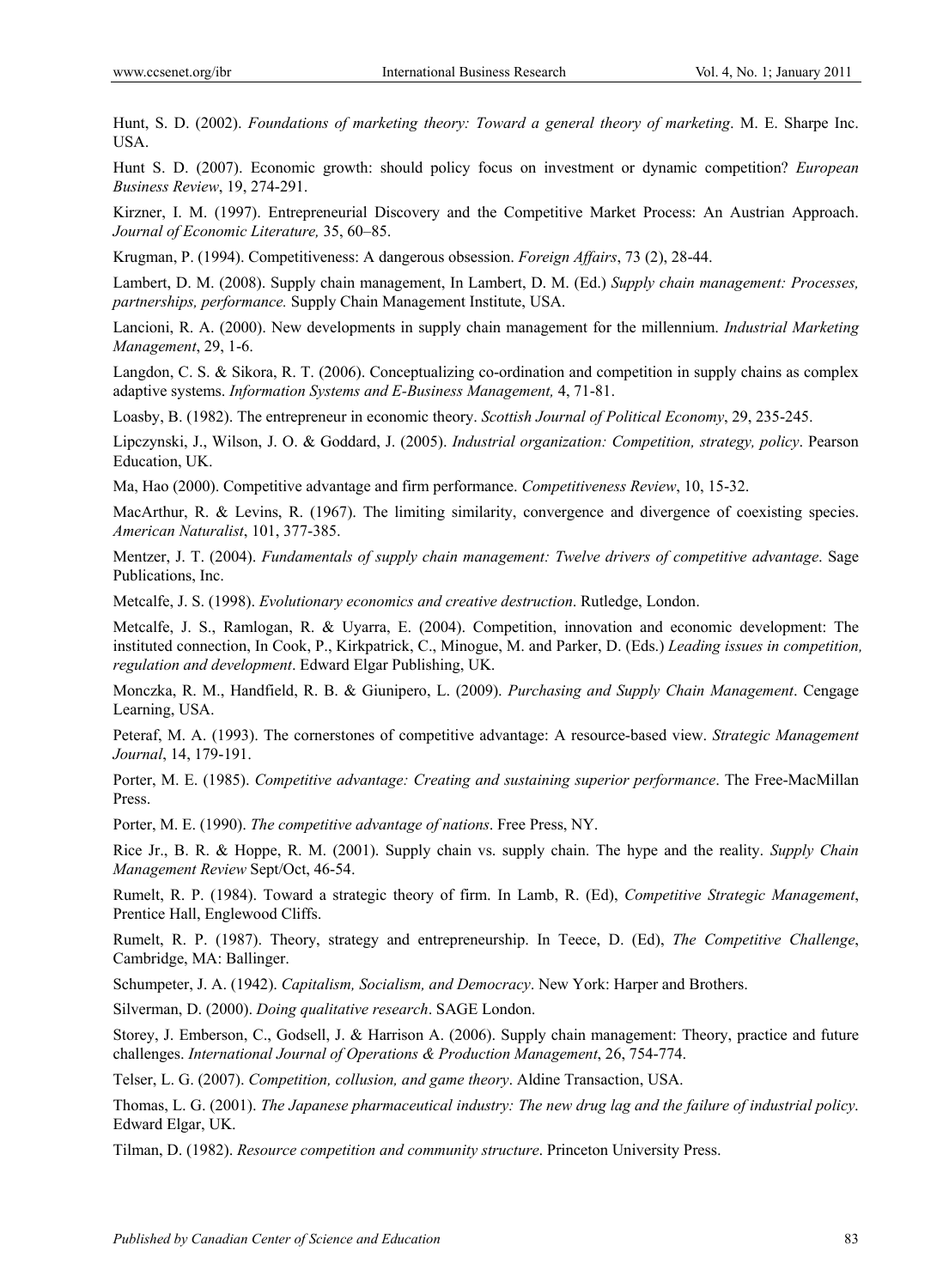Trochim, W. K. (1989). Outcome pattern matching and program theory. *Evaluation and Program Planning*, 12, 355-366.

Wignaraja, G. (2003). *Competitiveness strategy in developing countries*. Routledge, London.

Wilding, R. D. And Newton, J. M. (1996). Enabling time-based strategy through logistics- using time to competitive advantage*. Logistics Information Management*, 9, 32-38.

Zhang, D. (2006). A network economic model for supply chain versus supply chain competition. *Omega The International Journal of Management Science,* 34, 283-295.

Table 1. Difference between competition and competitiveness.

|                  | <b>Competitiveness</b>    | Competition        |  |
|------------------|---------------------------|--------------------|--|
| <b>Scale</b>     | Relational                | Absolute           |  |
| <b>Focus</b>     | Macro                     | Micro (Typically)  |  |
| Skill (deftness) | Ability                   | Capacity           |  |
| <b>Nature</b>    | Static/State (of affairs) | Stochastic/Dynamic |  |

#### Table 2. Competition theories against supply chain criteria.

|                            | <b>R-A theory</b> | <b>Economic theory</b> | <b>Ecological theory</b> |
|----------------------------|-------------------|------------------------|--------------------------|
| Multi-dimensionality       |                   |                        |                          |
| <b>Process Orientation</b> |                   |                        |                          |
| Emergence                  |                   |                        |                          |



Figure 1. Competitive advantage